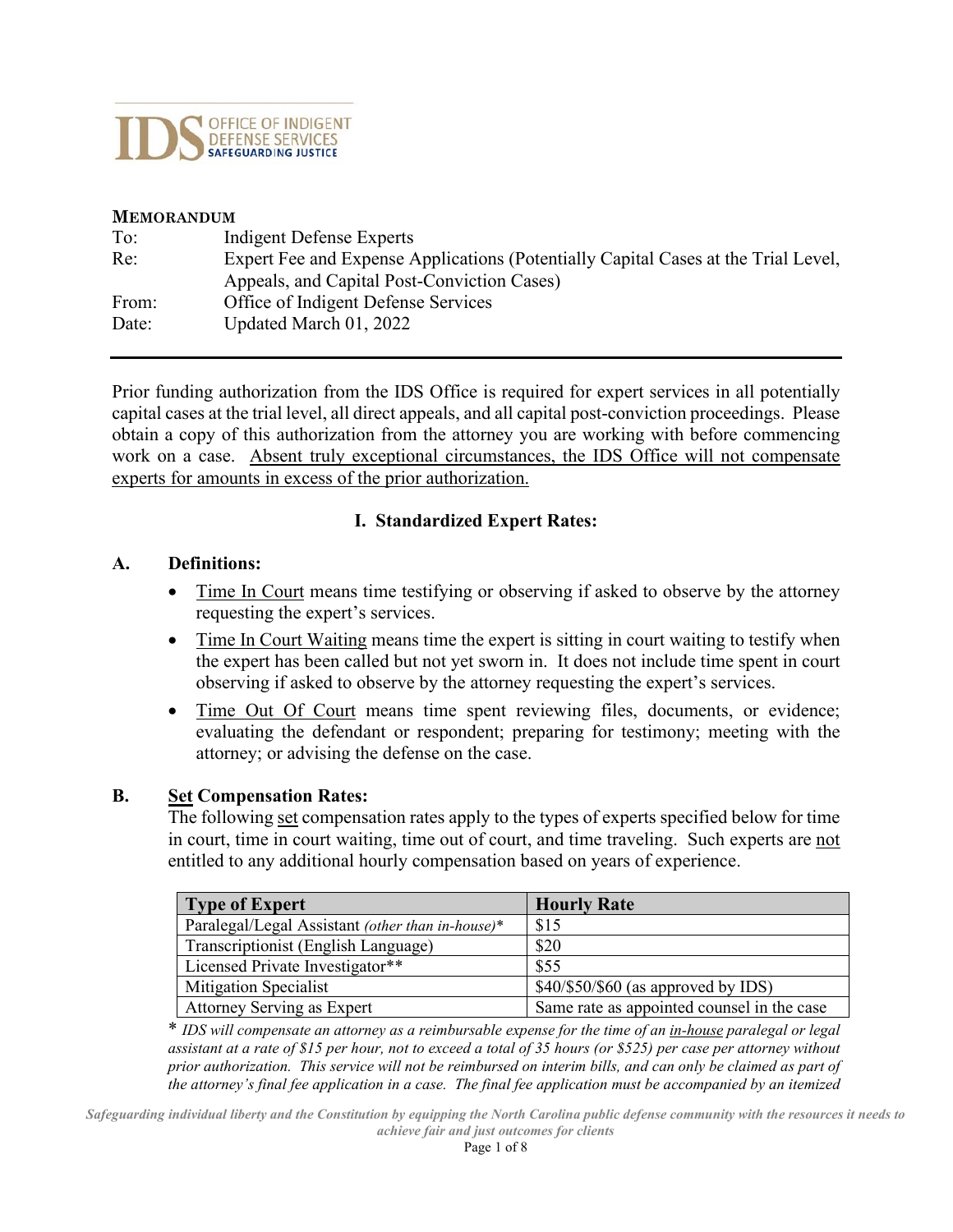*billing record setting forth the paralegal's or legal assistant's time. Paralegal or legal assistant services will only be reimbursed if they are directly related to a case file, and will not be reimbursed if they involve routine administrative office tasks.*

*\*\* Private investigators must be in compliance with Chapter 74C of the General Statutes. Per the Private Protective Services Board, a private investigator must be licensed, with the following two exceptions:*

*1) An investigator who is a direct employee of an attorney does not have to be licensed. Direct employment means either as a W-2 or 1099 employee. Receipt of a 1099 from IDS does not constitute being an employee of the attorney. An unlicensed investigator who is working as an employee of an attorney may only work on that attorney's cases.* 

*2) An investigator trainee who is attempting to gain the requisite hours to become a licensed private investigator must work under the supervision of a licensed private investigator. An attorney cannot provide the statutorily mandated supervision to a private investigator trainee.*

#### **C. Base Compensation Rates by Education Level and Type of Expert:**

- The hourly rates and policies outlined in the remainder of Section I. apply to all expert authorizations that are dated on or after September 1, 2011. Hourly rates for services or travel that were specified on expert authorization forms dated before September 1, 2011 will continue to be honored.
- For any expert types that are not specified in I.B., above, the following base compensation rates apply for both time in court and time out of court as defined above:

| <b>Highest Education Level or Field of Expertise</b>   | <b>Base Hourly Rate</b> |
|--------------------------------------------------------|-------------------------|
| High School or Equivalent                              | \$30                    |
| Associate's Degree                                     | \$50                    |
| Bachelor's Degree                                      | \$70                    |
| Master's Degree                                        | \$85                    |
| Crime Scene and Related Experts (e.g., Accident        | \$100                   |
| Reconstruction, Arson, Ballistics, Blood Spatter, DNA, |                         |
| Drug Chemistry, Fingerprint, Gang Expert,              |                         |
| Handwriting, Toxicology, Use of Force)                 |                         |
| <b>CPA/Financial Expert</b>                            | \$100                   |
| Pharmacy/PharmD                                        | \$125                   |
| Information Technology Experts (e.g., Computers,       | \$150                   |
| Telecommunications, Digital Forensics)                 |                         |
| Ph.D./Psy.D/Other Licensed Doctor (e.g., Doctor of     | \$200                   |
| Veterinary Medicine, Doctor of Nursing, Doctor of      |                         |
| Dental Medicine)                                       |                         |
| <b>Medical Doctor</b>                                  | \$250                   |
| MD with Specialty (e.g., Psychiatrist, Pathologist)    | \$300                   |

*These base compensation rates shall not apply if a former state employee is called to consult or testify about work done in his or her capacity as a state employee; in such cases, the applicable base compensation rate shall be ½ the rate specified above.*

- For experts who fall into multiple categories above, the highest applicable hourly rate shall apply. For instance, if an attorney is seeking funding for an accident reconstruction expert with a Ph.D. in mechanical engineering, the \$200 hourly rate for a Ph.D. shall apply.
- In addition to the base compensation rates set forth immediately above, experts covered by this section are entitled to an additional \$10 per hour if they have more than 10 years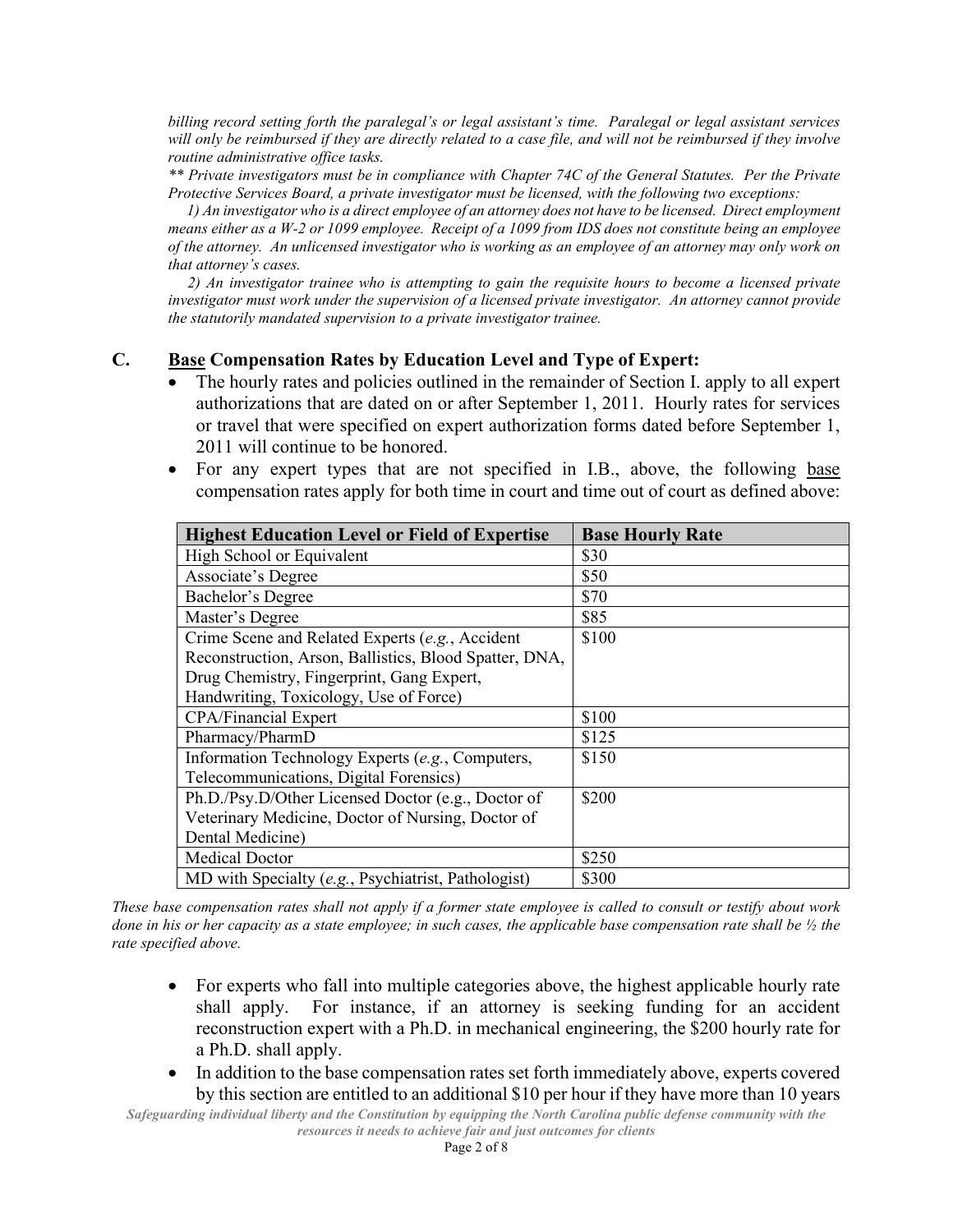of experience in the field relevant to the expert services or testimony, or an additional \$20 per hour if they have more than 20 years of experience in the field relevant to the expert services or testimony.

#### **D. Travel and Wait Time:**

- For experts with set compensation rates—*i.e.*, those covered by Section I.B., above time spent traveling and waiting in court shall be compensated at the same rate as time in court and time out of court.
- For all expert authorizations for experts with base compensation rates and experience enhancements—*i.e.*, those covered by Section I.C., above—that are dated on or after September 1, 2011, time spent traveling and waiting in court shall be compensated at  $\frac{1}{2}$  of the applicable hourly rate specified above.

## **E. Deviations from the Standardized Hourly Rates:**

In extraordinary circumstances, the IDS Director may grant deviations from the standardized base compensation rates listed above when the requesting attorney demonstrates that they are necessary and appropriate based on case-specific needs and the following policies:

- Deviations may be granted if the requested expert services are in a new, emerging, or novel area and there are a limited number of experts in the field.
- Deviations may be granted if the requested expert services are so unique that there are a limited number of available and qualified experts. For example, there is only one expert who can provide the needed services (*e.g.*, the medical examiner who performed the autopsy) and he or she has refused to provide the services at the applicable standardized rate.
- Deviations may be granted based on other exceptional circumstances that justify a deviation from the standardized rates. For example, counsel needs the services of a specific type of expert and has contacted five or more experts in that field and none of the contacted experts were willing and available to provide the needed services at the needed time at the standardized rate.

Deviations shall be requested by the attorney of record on form IDS-028 (for capital cases at the trial level) or form IDS-029 (capital post-conviction cases). Before requesting a deviation from the standardized base hourly rates, counsel must consult with IDS' Forensic Resource Counsel to identify other similar experts in the required field.

## **II. Expert Services:**

## **A. Prior Authorization Required:**

• Prior authorization is required for the use of any expert services in any case under the direct oversight of the IDS Office—*i.e.*, first-degree murder or undesignated degree of murder cases at the trial level, all capital and non-capital appeals, and capital postconviction proceedings. Attorneys and experts are expected to monitor any expert spending and, absent exceptional circumstances, the IDS Office will not compensate experts for amounts in excess of the prior authorization.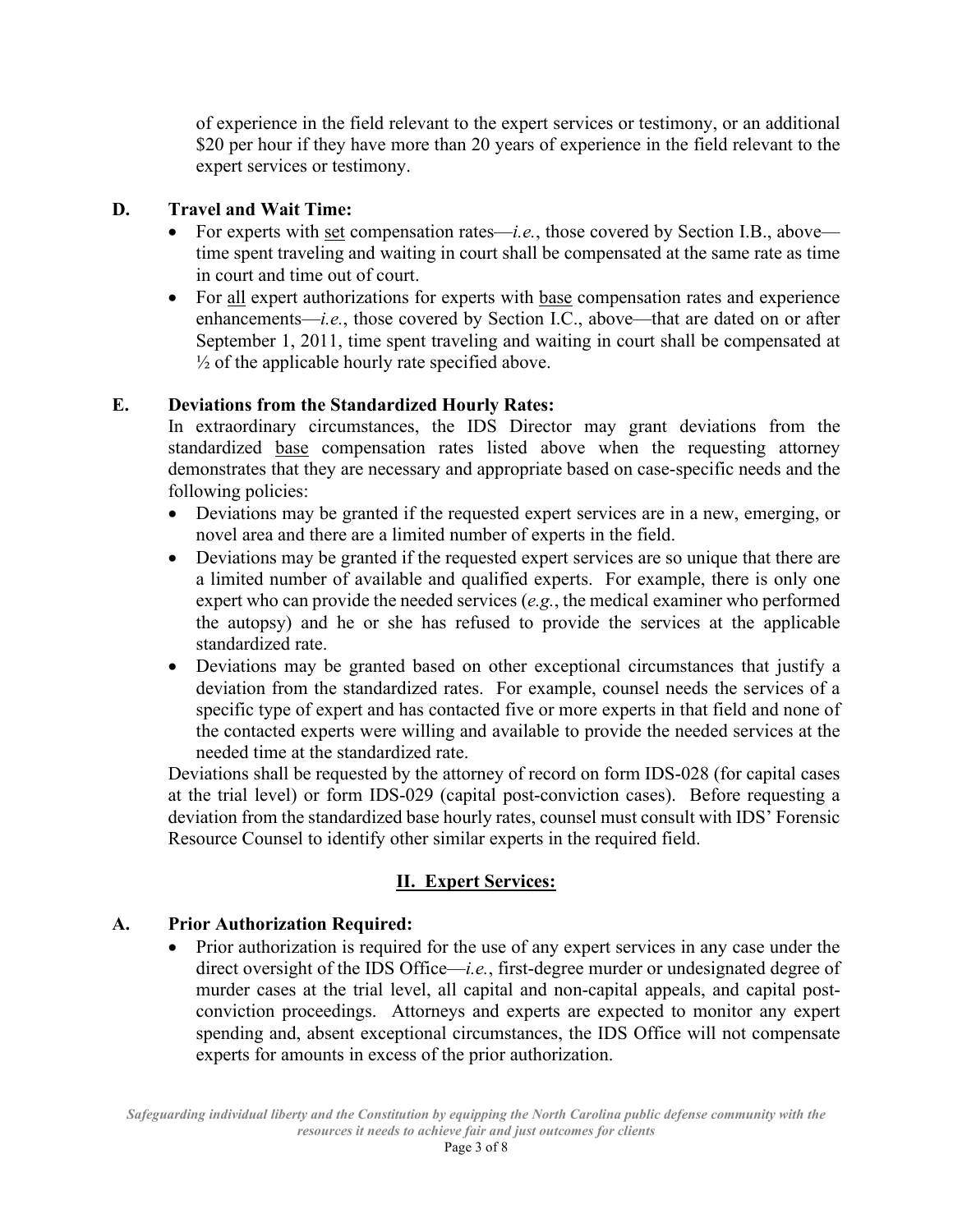- Unless otherwise indicated on the IDS Expert Authorization form, the maximum amount authorized includes both fees and necessary expenses.
- To obtain prior authorization in a potentially capital case at the trial level, the attorney of record should complete form IDS-028 and mail, fax, or email that form to the Office of the Capital Defender. If funds are being requested after a case has been finally disposed at the trial level, the Office of the Capital Defender no longer has authority to approve funds and the attorney of record must submit the request to the IDS Director, along with an explanation for why funds were not sought and obtained in a timely fashion.
- To obtain prior authorization in a capital post-conviction case, the attorney of record should complete form IDS-029 and mail, fax, or email the form to the IDS Office.
- To obtain prior authorization in a direct appeal, the attorney of record should mail, fax, or email a written request for funds to the IDS Office.
- If an expert plans to bill for the services of any other person pursuant to the expert's authorization, the attorney must seek and obtain specific prior approval for the services of that other person.
- The IDS Office will honor any Court authorizations for expert funding that were obtained before July 1, 2001, or those that result from any appeal to a Judge from a denial by the IDS Office. *See* Rules of the Commission on Indigent Defense Services, Rule 2D.4 (2001).

## **B. Policy Concerning Trial Attendance by Investigators and Mitigation Specialists:**

IDS will compensate investigators and mitigation specialists for attending portions of a trial when their assistance is necessary, as long as that service can be provided within the amount pre-authorized for the investigator or mitigation specialist. However, IDS will not compensate investigators or mitigation specialists for attendance at an entire trial unless there are extraordinary circumstances justifying that attendance and the attorney of record obtains prior approval.

#### **C. Interim and Final Fees:**

- All expert fee applications should indicate whether the request is for interim or final payment.
- The IDS Office will only process interim expert fee requests when one of the following two conditions has been met: 1) the interim fee application covers a time period of 2 or more months; or 2) the interim fee application involves a payment amount of \$1,000.00 or more.Assuming those conditions have been met, an expert may submit an application for interim fees, which the IDS Director may grant in his discretion.

#### **D. The Expert Fee and Expense Application:**

- All expert bills in all cases under the direct oversight of the IDS Office should be submitted directly to the IDS Office, and not to the Administrative Office of the Courts or the State Controller's Office.
- Applications will be accepted directly from the expert, or from the attorney of record on behalf of the expert.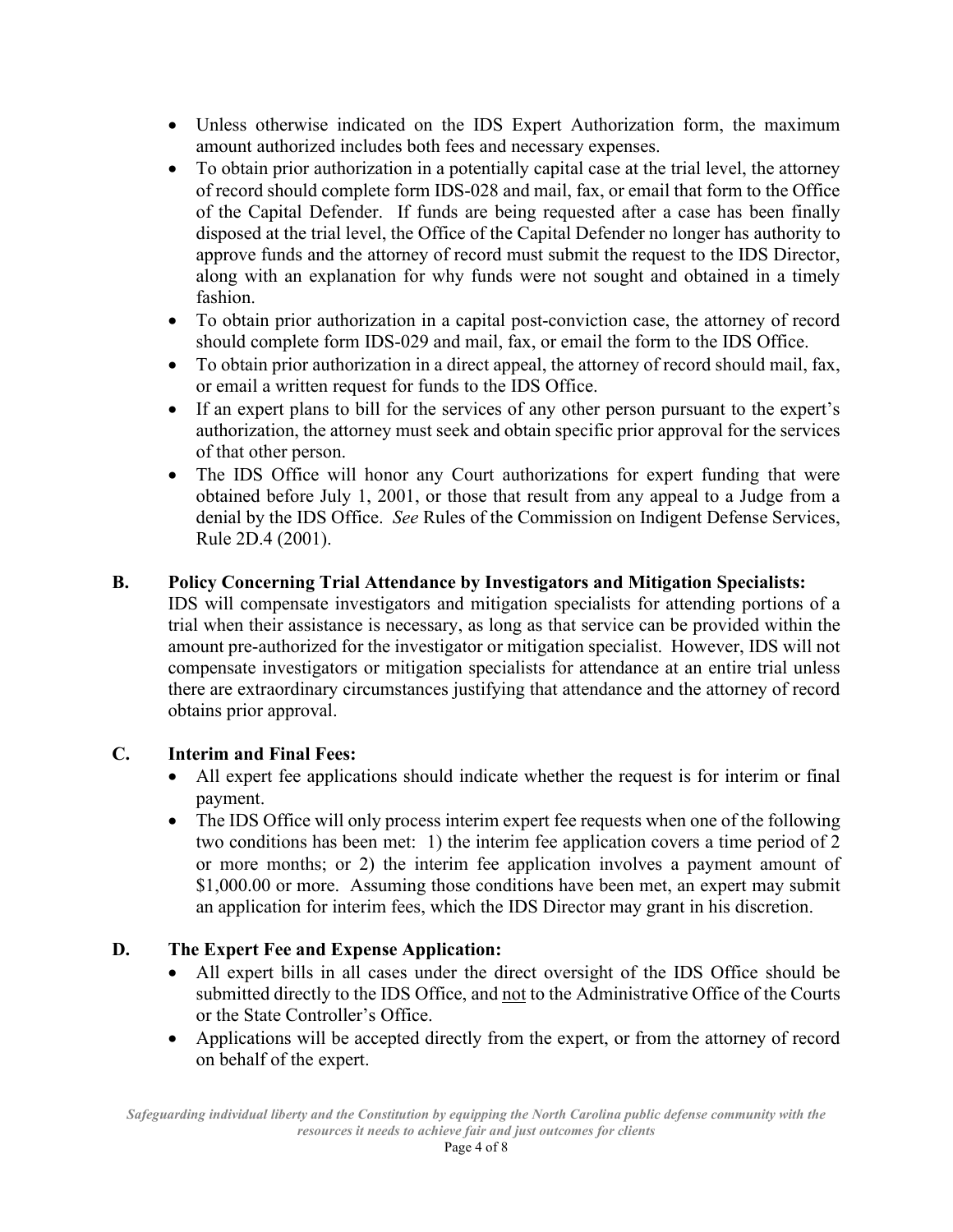- Effective July 1, 2005, an expert fee application that is directed to the IDS Office should be comprised of four parts: 1) form IDS-003 ("Expert Witness Fee Application Award of Payment (Capital Cases and All Appeals")); 2) one copy of the funding authorization from the IDS Office or Capital Defender; 3) one copy of the itemized time sheets; and 4) any required receipts.
- The expert's itemized time sheets must provide sufficient detail regarding the expert's services in the case to demonstrate that the claim for compensation is reasonable. At a minimum, the time sheets must reflect the expert's time broken down according to date, description of services, and amount of time in tenths of an hour. When an expert or investigative firm submits a fee application, the time sheets also must identify the name of the person(s) who actually performed the services on each date covered by the application.
- Time sheets must be computer generated. Handwritten time sheets will not be accepted.

## **III. Reimbursable Expenses:**

## **A. Prior Approval Not Required:**

The following necessary expenses are reimbursable without prior approval from the IDS Office. If exceptional circumstances warrant the expenditure of higher amounts, the applicant must seek pre-approval from the IDS Office before incurring the expense.

- **1. In-State Travel:**[1](#page-4-0)
	- **a.** Mileage on Privately Owned Vehicles: Mileage is reimbursed at the current state rate. For all experts other than investigators and mitigation specialists, out-of-county travel only is reimbursable. Because in-county travel is often a core part of the duties of investigators and mitigation specialists, those experts can claim reimbursement for in-county mileage. The mileage rate is \$0.50 per mile. The expert's fee application or time sheets must indicate the number of miles traveled.
	- **b.** Rental Vehicles: Absent special circumstances, if you choose to rent a vehicle for case-related travel, you will be reimbursed for the lesser of the following: 1) the cost of the rental vehicle plus gasoline; or 2) the mileage reimbursement you would have received if you had driven your personal vehicle. You must attach a receipt to be reimbursed for rental car expenses.
	- **c.** Meals: Meals will only be reimbursed if there is an overnight stay; meals will then be reimbursed according to the current state authorized per diem, with one per diem per overnight stay. Receipts are not required. For current per diem rates see: <https://www.ncids.org/counsel-rates/> ("Expense Reimbursement Rates").
	- **d.** Lodging: The actual costs of over-night lodging will be reimbursed, not to exceed the current state authorized rate, plus actual taxes incurred A valid hotel receipt is required, and credit card receipts are not accepted. For

<span id="page-4-0"></span>Reimbursement rates for travel-related expenses are based on the current travel allowances for State employees. *See* G.S. 138-6.

*Safeguarding individual liberty and the Constitution by equipping the North Carolina public defense community with the resources it needs to achieve fair and just outcomes for clients*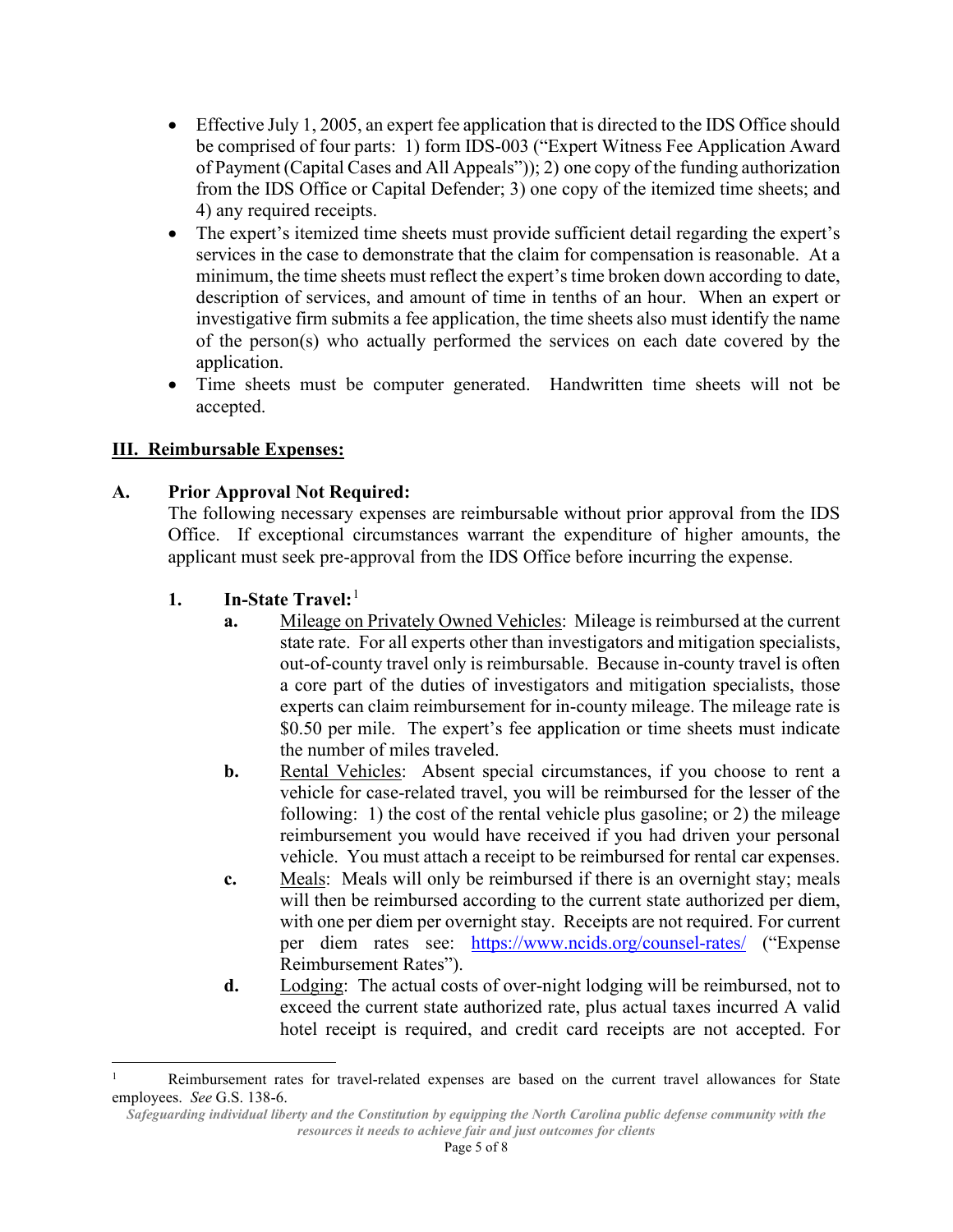current lodging rates see:<https://www.ncids.org/counsel-rates/>("Expense Reimbursement Rates").

**e.** Other: Any other travel-related expenses (e.g., parking) must be supported by receipts or, in appropriate circumstances, documentation.

## **2. Long-Distance Telephone Calls**

The actual costs of case-related long-distance telephone calls will be reimbursed only if supporting phone bills are submitted.

## **3. Photo-Copying/Single-Source Record Production:**

**a.** Black and White Copies:

In-house copying costs are reimbursable at a rate not to exceed \$0.10 per page for single-sided copies and \$0.16 for double-sided copies. The applicant must indicate the number of copies prepared and the price charged per page. The actual cost of out-of-house copies are reimbursable with a receipt or documentation on the number of copies prepared and the amount paid per page, at a rate not to exceed \$0.10 per page for single-sided copies and \$0.16 for double-sided copies.

**b.** Color Copies:

In-house color copying costs are reimbursable at a rate not to exceed \$1.00 per page. The applicant must indicate the number of copies prepared and the price charged per page. The actual cost of out-of-house color copies are reimbursable with a receipt or documentation on the number of copies prepared and the amount paid per page, at a rate not to exceed \$1.00 per page.

 **c.** Single-Source Record Production:

Copies of records that are only available from one source, such as records that must be obtained from a hospital or a state or county agency, will be reimbursed at the rate charged by the provider as long as a receipt is attached.

## **4. Scanning:**

In-house scanning costs are reimbursable at a rate not to exceed \$0.10 per page. The applicant must indicate the number of pages scanned and the price charged per page. The actual cost of out-of-house scanning is reimbursable with a receipt or documentation on the number of pages scanned and the amount paid per page, at a rate not to exceed \$0.10 per page.

#### **5. Facsimiles:**

- The cost of sending facsimiles from a personal or office machine is reimbursable at a rate not to exceed \$0.05 per page.
- The actual cost of sending facsimiles from an outside machine, such as a hotel facsimile machine, is reimbursable with a receipt.

# **6. CDs/DVDs/Audiotapes/Hard Drives:**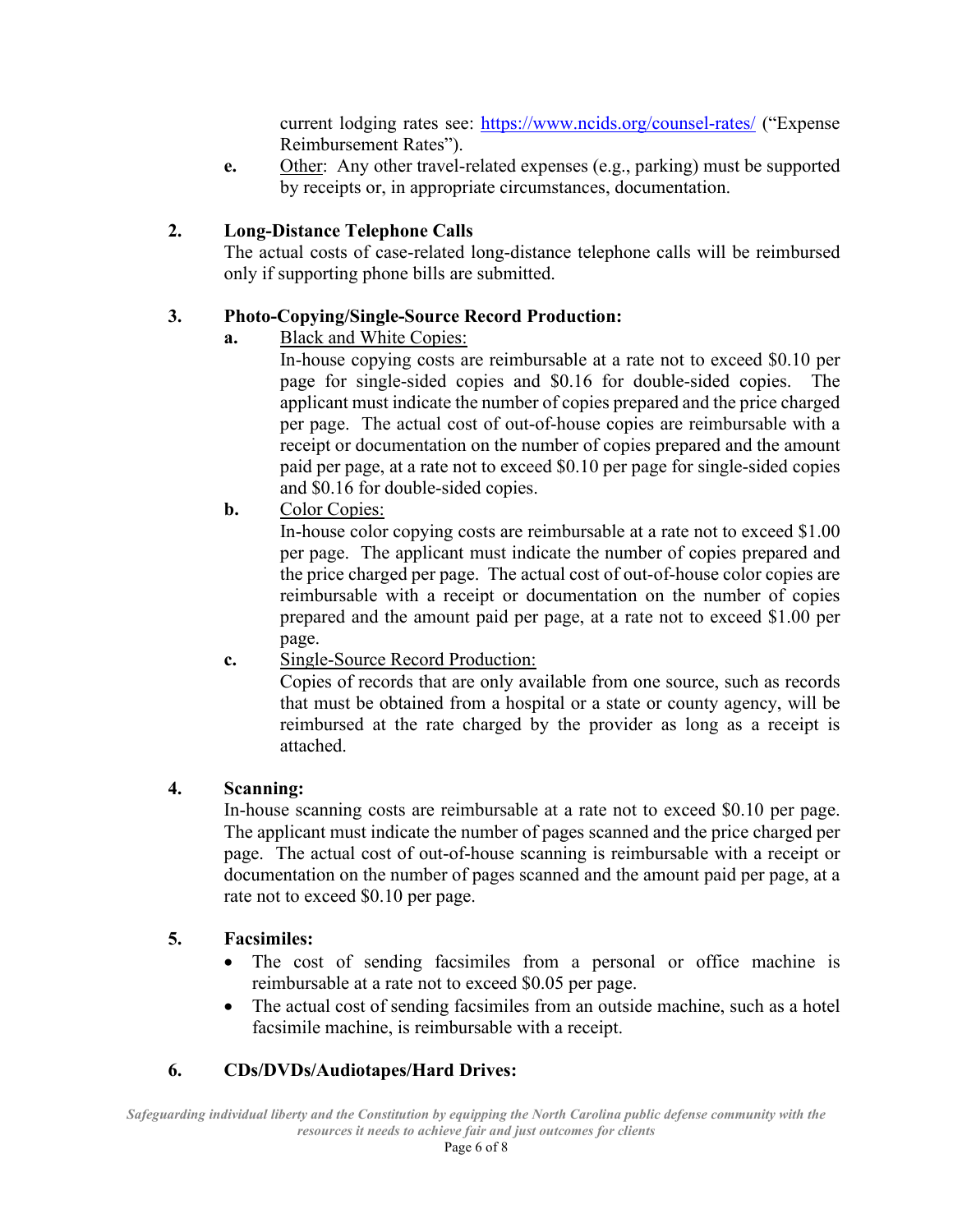- The cost of blank CDs, DVDs, or audiotapes is reimbursable at a rate not to exceed \$1.00 each. The actual cost of commercial copying of material from one digital media to another is reimbursable with a receipt.
- Although hard drives such as jump drives are reusable and are therefore generally treated as non-reimbursable overhead expenses pursuant to Section 8.b. below, in cases in which the cost of the hard drive does not exceed the cost of the CDs or DVDs that would be needed to copy electronic materials, IDS will reimburse an expert for the cost of the hard drive if a receipt is provided. When seeking reimbursement for a hard drive, the expert must indicate the approximate number of CDs or DVDs that would have been needed to copy the electronic materials.

## **7. Expedited Delivery:**

• Absent exceptional circumstances, IDS will not reimburse an expert for expenses associated with expedited or overnight delivery of documents. If exceptional circumstances exist, the expert must attach to the fee application a brief explanation of those circumstances.

## **8. Computerized Research:**

- The actual case-related costs of computerized legal research (e.g., Lexis-Nexis and Westlaw) will be reimbursed only if receipts are provided.
- Courtsearch, NC 123, DMV and DOC searches, etc.: The actual costs of any such computerized searches will be reimbursed only if receipts are provided. If actual costs are not incurred, you will be compensated for your time according to your hourly rate, but will not be compensated any amount per search.

# **9. Other Expenses:**

## **a. Miscellaneous:**

For all "other expenses" that cumulatively exceed \$25.00 (e.g., postage, film (purchased by the roll or in bulk), etc.), an applicant must submit receipts or supporting documentation.

#### **b. Overhead:**

Normal overhead expenses, such as case notebooks, paper, push pins, etc., will not be reimbursed.

## **B. Prior Approval Required: Out-of-State Travel:**

Necessary expenses associated with out-of-state travel are reimbursable only with prior approval from the IDS Office.

**1.** Travel Costs: Reasonable and pre-approved travel costs will be reimbursed with receipts. If the attorney of record completes and submits IDS' Travel Request Form, available at [www.ncids.org,](http://www.ncids.org/) a travel agency that contracts with IDS (Travelectra) will make the travel arrangements for the expert and bill IDS directly. Unless the prior authorization states that travel expenses are authorized in addition to the amount approved for services, travel expenses paid directly by IDS shall be deducted from the amount of funding authorized for the expert. IDS shall provide the expert with a copy of any invoices paid directly by IDS for the expert's records.